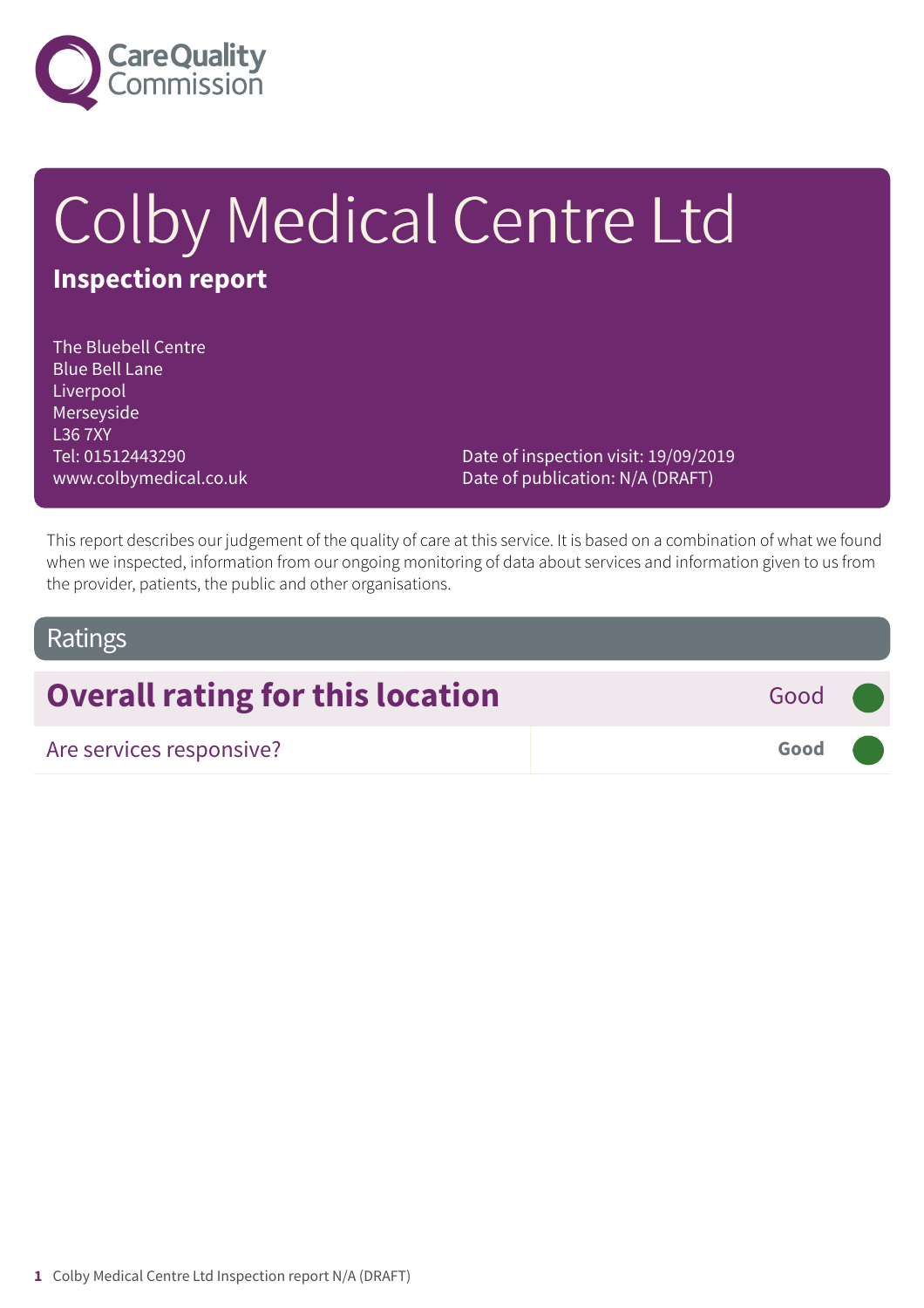## Overall summary

We carried out an announced comprehensive inspection of Colby Medical Centre on 12 September 2018 as part of our inspection programme. The overall rating for the practice was good, however the practice was rated as requires improvement for providing responsive services. The full comprehensive report on the September 2018 inspection can be found by selecting the 'all reports' link for Colby Medical Centre on our website at , along with previous reports that have been undertaken.

This inspection was carried out as a desk based focussed inspection on 19 September 2019 to confirm that the practice had carried out their plans to meet the legal requirements in relation to the breach in regulations that we identified in our previous inspection on 12 September 2018. This report covers our findings in relation to those requirements and additional improvements made since our last inspection.

Overall the practice is now rated as Good.

Our key findings were as follows:

- The practice had revised the complaints policy and procedures.
- The policy now includes reporting and responding to all complaints. Complaints were identified and reported as different grades/tiers. This included grumbles, complaints – low risk, and complaints - high risk (which may lead to significant event reporting and analysing).
- Staff meetings demonstrated the whole team met to identify, discuss, analyse and respond to complaints.
- A responsible person for complaints had been identified.
- Staff have been made aware of the new policy and have all had training in complaints identification and handling.
- The practice had liaised and discussed complaints with the CCG in order to share and learn from complaints with other practices in the area.
- There was evidence of review of complaints and of identifying trends (e.g. prolonged waiting times). The

practice carried out a review and audit of waiting times and acted on the trends identified to improve. Initiatives for improvement included: rearrangement of schedules, increased on the day appointments, telephone consultations and eConsult.

• The practice had produced an information leaflet specifically for complaints and feedback. The practice information leaflet had been revised to include information on complaints. The website had been updated to include specific information regarding complaints and posters and information leaflets were available in the practice.

The provider had acted on the recommendations made at the last inspection. This included:

- All staff had been trained in the signs, symptoms and how to deal with patients with suspected sepsis. Posters and information leaflets were available for patients and the public about sepsis, what to look for and what to do in the event of concerns.
- The revised incident policy had been issued to all staff who had acknowledged receipt and understanding of the policy. Meetings included discussion around incidents, reporting and analysing of them.
- A checklist had been implemented for use for recruitment and performance management of all staff including locum staff.
- A practice risk assessment had been completed and regularly reviewed. A member of staff had undergone training and was supported by the external health and safety provider to assess practice, patient and staff risks.
- Emergency equipment and oxygen was reviewed 2 monthly to ensure access and availability was safe.

#### **Details of our findings and the evidence supporting our ratings are set out in the evidence tables.**

#### **Dr Rosie Benneyworth** BM BS BMedSci MRCGP

#### **Chief Inspector of Primary Medical Services and Integrated Care**